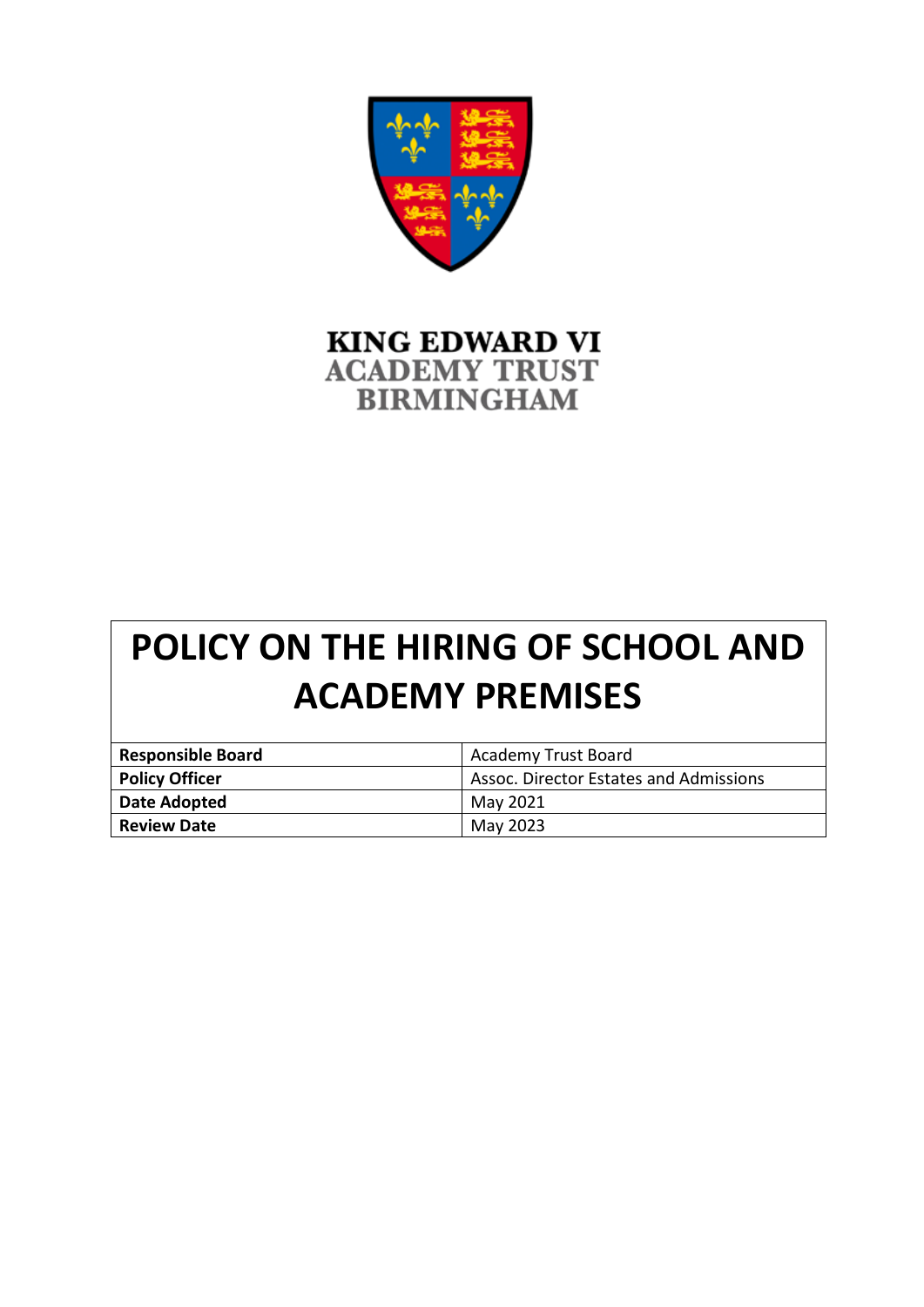#### **KING EDWARD VI ACADEMY TRUST BIRMINGHAM**

#### **POLICY ON THE HIRING OF SCHOOL AND ACADEMY PREMISES**

#### **Introduction**

The Academy Trust is committed to making every reasonable effort to ensure the school and academy buildings and grounds (the premises) are available for community use. This commitment is delegated to the Local Governing Body (LGB) of each School or Academy. 'School' is used throughout but refers also to 'Academy'.

The LGB recognises that the responsibility for the premises rests with the King Edward VI Academy Trust Birmingham (the Academy Trust) and is therefore mindful to ensure that the hiring of premises is in accordance with any policies and procedures adopted by the Academy Trust.

A hiring is defined as: 'any use of the premises by either a community group or a commercial organisation, regardless of whether a hiring fee is charged'. Hiring to an individual will be dependent upon evidence of adequate and satisfactory insurance cover.

Hirings must not interfere with the primary activity of the school, which is to provide a high standard of education for all its pupils.

All hiring activities will be dependent on the latest national and local government guidance on COVID-19.

#### **1. PROCESS FOR HIRING OF FACILITIES**

#### **Applying to Hire the School Premises**

- 1.1 Enquiries to use the school premises should initially be made with the Facilities Manager at the school via email jashford@keshacademy.com
- 1.2 If the Head has any concern about the appropriateness of a particular request for a hiring, they will consult with the Chair of the Finance Committee, who has the authority to determine the issue on behalf of the LGB.
- 1.3 The LGB has the right to refuse an application and no hiring should be regarded as 'booked' until approval has been given in writing.
- 1.4 Where there is a conflict between a 'hiring' and a school event, priority will always be given to school events.
- 1.5 No public announcement of any activity or function taking place should be made by the organisation concerned until the booking has been confirmed in writing.
- 1.6 The name of the school should not be associated with any booking without the written approval of the Facilities Manager.

#### **Hire Agreement**

- 1.7 Once a hiring has been approved in principle for availability, this document, the Hiring of School Premises Policy along with Booking Form (Appendix A), will be sent to the applicant confirming the details of the hiring and the charging document as per 6.1.
- 1.8 The terms and conditions of the policy must be adhered to.
- 1.9 The hire agreement must be signed by both parties (the Hirer and the School) in duplicate before the hiring can take place with a copy being retained by both parties.
- 1.10 It should be signed by a named individual ('the Hirer') and the agreement should be in their name, giving their permanent private address or in the case of a company that company's registered address.
- 1.11 The named individual applying to hire the premises will be invoiced for the cost of the hiring. Invoices are generated by the Academy Trust at the beginning of each term to cover the cost of bookings made for that term. Payment is required within two weeks of receipt of the invoice. All fees will be payable in advance.
- 1.12 If the Hirer has specific set-up requirements (e.g. setting up rows of chairs, room configuration, car parking assistance etc), this should be discussed with the Lettings Officer in advance. An additional fee may be payable for such depending upon the extra time involved for site staff.

#### **Termination of Contract**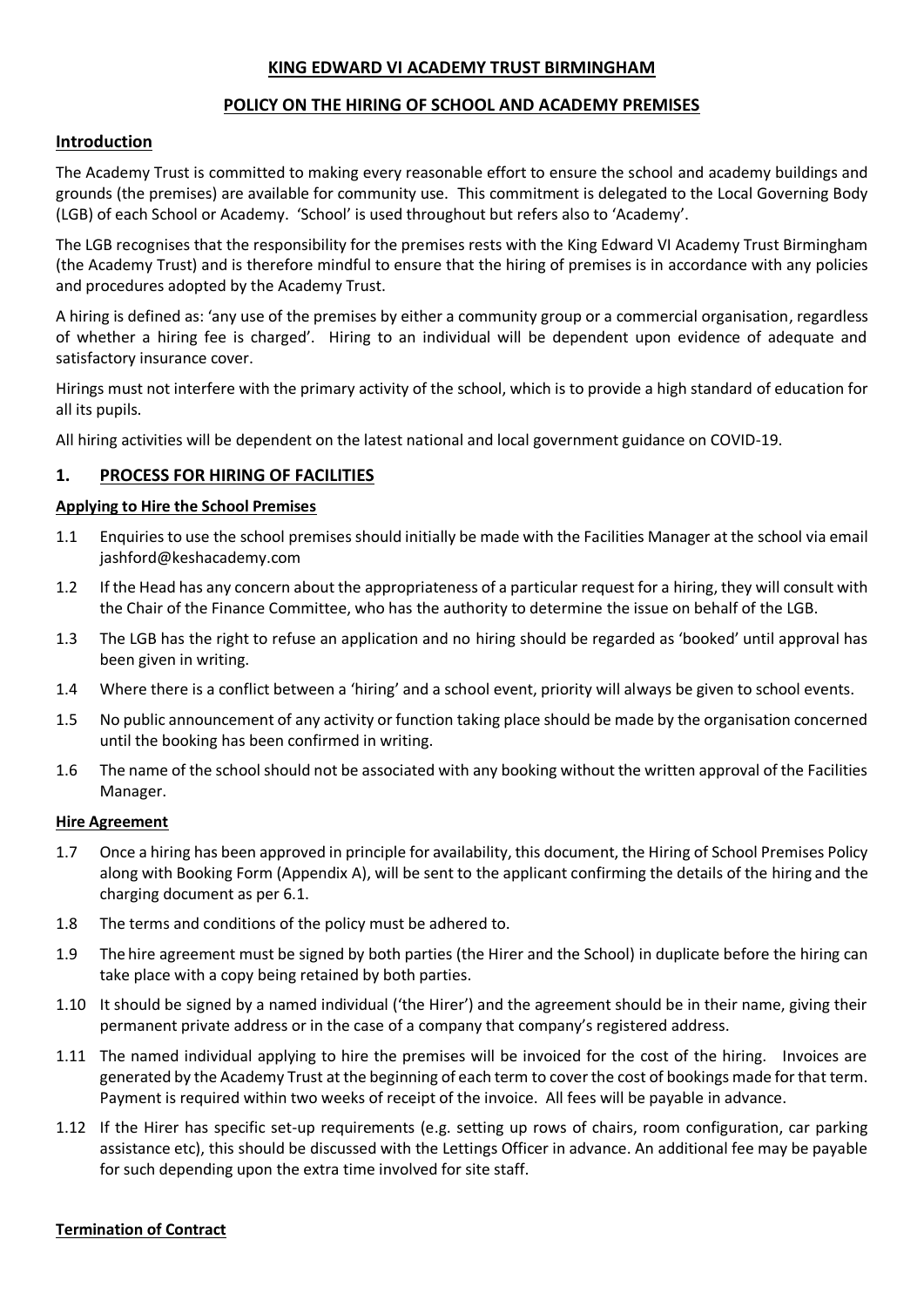1.13 The Academy Trust, the Head, or the Chair of the LGB, has the immediate power to terminate any hire agreement relating to the hire of the school premises, in accordance with the terms and conditions of the agreement attached.

#### **2. TERMS OF USE**

#### **Charges for a Hiring**

- 2.1 The LGB is responsible for setting the charges for the hiring of the school premises. These are reviewed on an annual basis by the LGB Finance Committee and current prices can be found below.
- 2.2 Charges for the hiring of premises are set to ensure that the costs incurred to the school in any such hiring are covered, whilst allowing the school to generate additional funds.
- 2.3 Any additional funds are used to a) support the education of the students at the school and b) improve the premises for staff, students and future hiring arrangements.
- 2.4 The LGB will not charge for usage of the facilities by local Primary Schools. Llocal defined as within a 3 mile radius of the school.
- 2.5 The LGB reserve the right to amend the charging structure for hiring during the school year, giving two weeks' notice of any change in charges.

#### **Charges and Cancellations**

- 2.6 Charges are always specified in writing to the Hirer including any review arrangements. Charge structure can be found in 2.17.
- 2.7 A deposit payable by the Hirer may be required by the School in relation to obligations under this policy. In the event of breach of such obligations by the Hirer, the deposit becomes non-refundable and such monies may be retained by the School to cover any costs incurred in making good, returning the premises to its pre-hiring state (e.g. moving furniture back to position), any damage, cleaning up and /or breakages etc. caused during a hiring. If the deposit proves insufficient to cover such costs, the School retains the right to recover any excess from the Hirer.
- 2.8 The LGB may cancel without notice any hiring for which full payment has not been received. This may be a single event or, for multiple hirings, the first in the series for which payment has not been received. The LGB may cancel a hiring giving 28 days' notice. In such circumstances any deposit or other payment received for the cancelled event will be refunded.
- 2.9 The hiring may be cancelled by the Hirer, provided that in each circumstance at least two months' notice is given. Cancellations made less than two months before the event date will be charged in full.
- 2.10 For bookings made on a regular basis, i.e. at least ten bookings per term, the following notice period will be required for 'one off' cancellations: Over 72 hours, no cancellation charge, 48 – 72 hours, 50% charge and less than 48 hours, 100% charge.
- 2.11 In certain circumstances where the requirements of school activities necessitate the cancellation of an event with less than 28 days' notice the LGB may at its sole discretion offer an alternative hire date or issue a full refund.
- 2.12 The LGB will not accept any responsibility for any loss, or other expenses however incurred by the Hirer, in the event of a cancellation by the LGB of the hiring as a result of circumstances beyond its control (including, without prejudice to the generality of the same, industrial action by its employees, or others, inclement weather, pandemic, crime, act of God, acts or threats of terrorism, failure of electricity/gas supply, health and safety issues relating to factors beyond the control of the LGB).
- 2.13 The decision of the LGB as to whether a hiring should be cancelled shall be binding on the Hirer.
- 2.14 Notification of any cancellation shall be in writing and may be by email or recorded delivery letter.
- 2.15 Cancellations resulting from changes to Covid-19 guidance will be considered on a case by case basis.
- 2.16 VAT will be applicable on the use of Sports Facilities, unless the Hiring comes under the specific rules for schools and affiliated sports clubs. In this case the Hiring must be booked and paid in advance and must be for a minimum of 10 sessions, with no intervals of more than 14 days.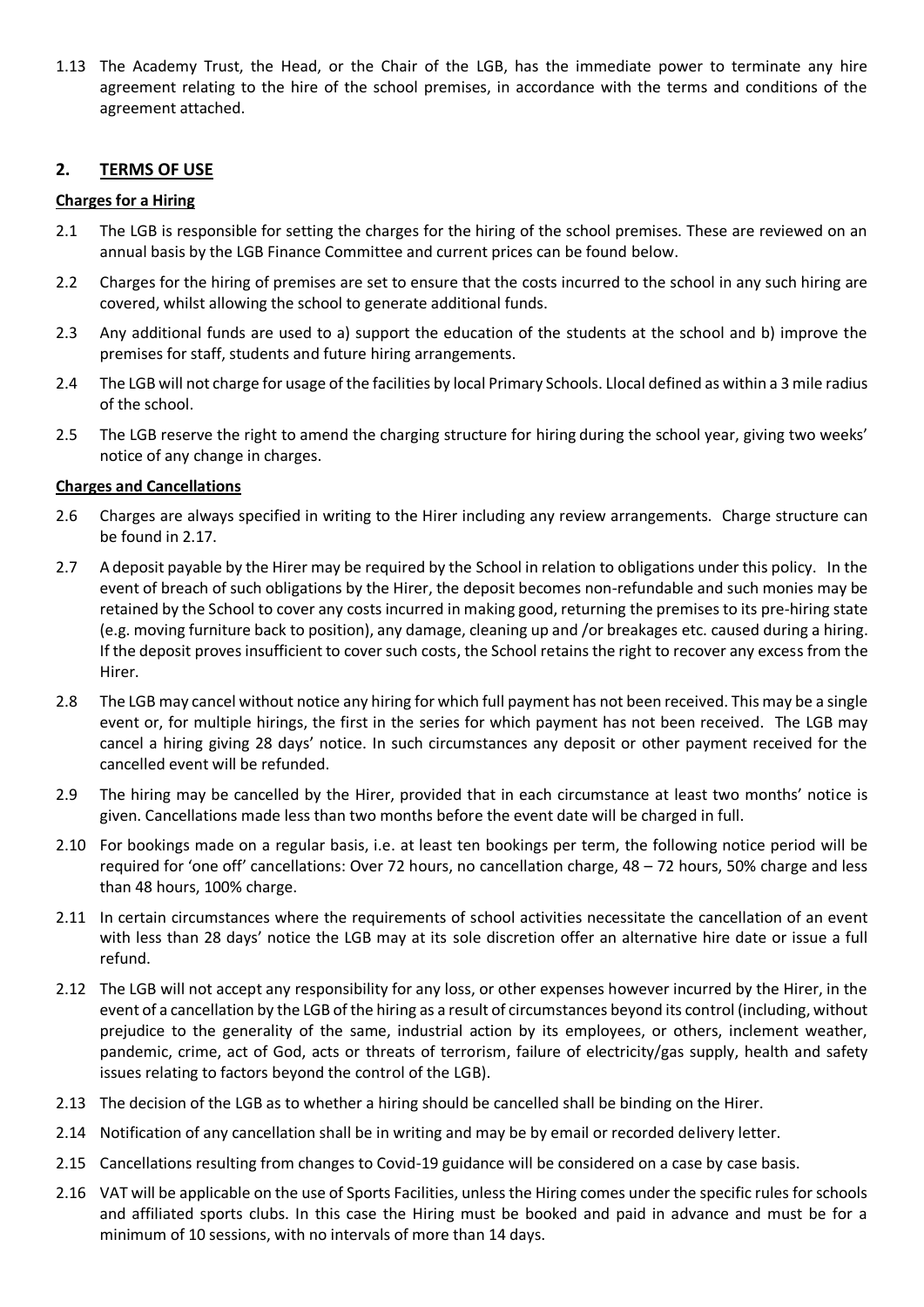#### **Current Pricing Structure**

2.17 The following prices are correct as of 15<sup>th</sup> June 2021 and have been agreed by the Finance Committee, on behalf of the LGB:

| <b>Venue</b>                            | Rates (hourly) £ | <b>Additional Information</b>             |
|-----------------------------------------|------------------|-------------------------------------------|
| <b>Sports Hall</b>                      | £40              |                                           |
| School Hall                             | £75              | Includes Spectator seating for 330 people |
| Classroom                               | £20              |                                           |
| Drama Rehearsal Room                    | £27              |                                           |
| <b>Grass Football Small sided</b>       | £23 per match    | £275 per season                           |
| Grass Football 11 a side                | £23 per match    | £275 per season                           |
| Netball / Tennis court                  | £18 per court    |                                           |
| Dance Studio / Main stage               | £35              |                                           |
| Artificial Pitch Full Pitch (30m x 52m) | £40              |                                           |
| Artificial Pitch Half Pitch (30m x 26m) | £25              |                                           |
| <b>Fitness Suite</b>                    | £25              |                                           |
| Dining Hall                             | £35              |                                           |

#### **Daily rate applicable to all venues**

|                 | 15 % reduction in |               |
|-----------------|-------------------|---------------|
| Daily rate      | advertised cost   | $(5-8 hours)$ |
|                 | 10 % reduction in |               |
| Half daily rate | advertised cost   | (5 hours)     |

#### **Booking fee charged per session**

| <b>Cleaning</b>     | £15 per hour |
|---------------------|--------------|
| <b>Admin charge</b> | £25          |
|                     | £40          |

Where the requested hire period falls outside of the schools normal operating hours an additional Booking fee may be charged. Further details of the exact fee breakdown are available on request from the Facilities Manager.

Junior clubs can apply for a reduction in hire rates of up to 40%. (Excluding grass pitches) Proof of affiliation with the sport's governing body will be required at the time of booking (E.g. Basketball England, Football Association)

#### **COMPLAINTS**

Any complaints arising from a hiring agreement will be dealt with using the Academy Trust's complaints procedure, a copy of which is available on the school website**.**

#### **3. TERMS AND CONDITIONS OF HIRE OF THE SCHOOL PREMISES**

- 3.1 These terms and conditions must be complied with.
- 3.2 The "Hirer" shall be the named individual on the hire agreement and this person and/or their organisation will be responsible for payment of all fees or other sums due in respect of the hiring.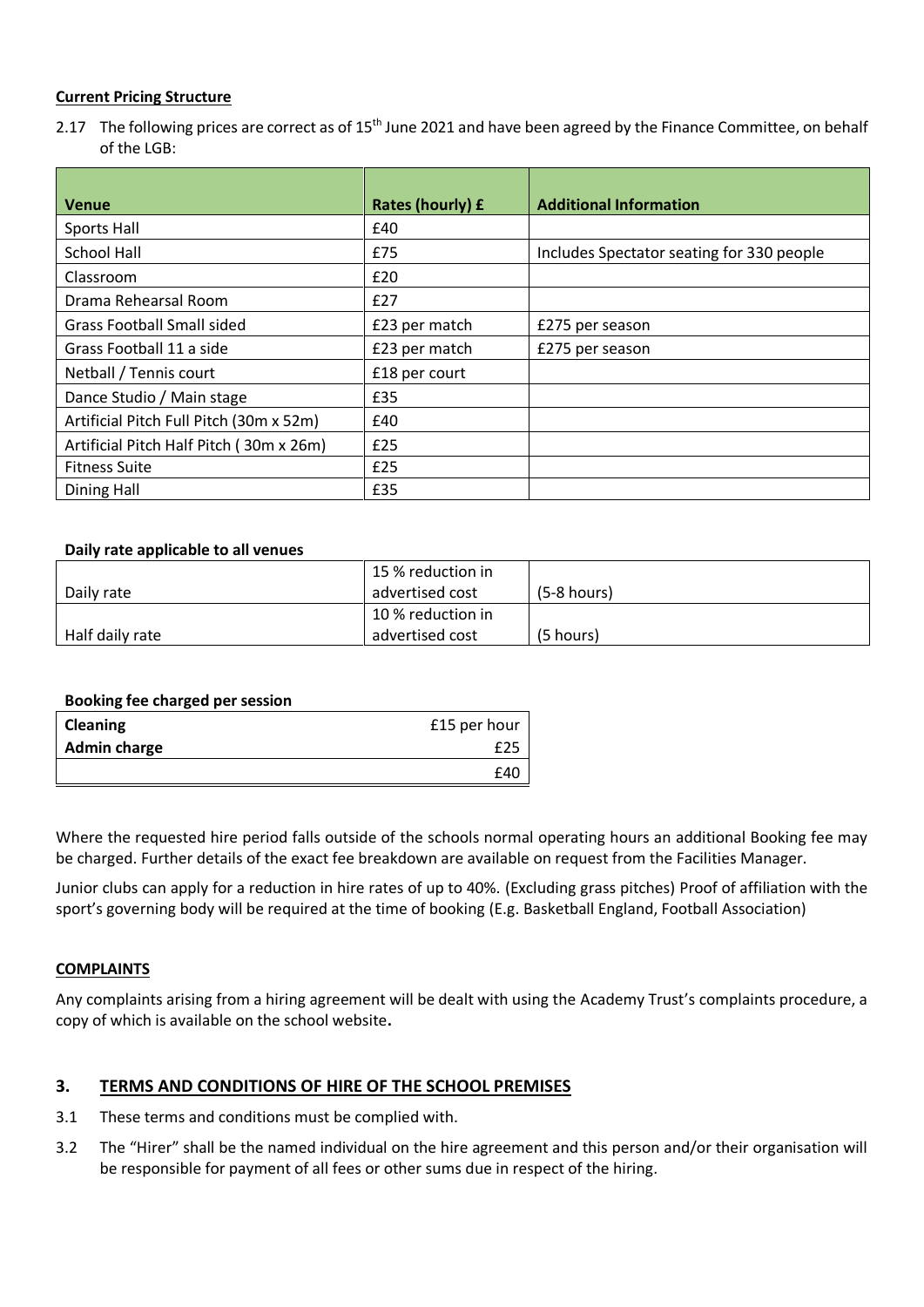#### **STATUS OF THE HIRER**

- 3.3 Hirings will not be made to persons under the age of 21, or to any organisation or group with an unlawful or extremist background. This is in line with Academy Trust's No Platform for Extremism Policy.
- 3.4 The hire agreement is personal to the Hirer only, and nothing in it is intended to have the effect of giving exclusive possession of any part of the school to them or of creating any tenancy between the school and the Hirer.
- 3.5 Hirings will not be made to any individual or organisation involved with or connected to the tutoring or coaching of children for the entrance test (the "11+ test") for selective schools.

#### **DISCLOSURE AND BARRING SERVICE (DBS)**

- 3.6 It may be necessary for the Hirer to submit proof that they have undergone a successful check under the Disclosure and Barring Service (DBS).
- 3.7 If a particular hiring involves contact with children and young people, it is the responsibility of the Hirer to ensure and be able to fully demonstrate that they have complied with the DBS Code of Practice and any relevant Safeguarding requirements.
- 3.8 A confirmation of the DBS registration for the event organiser will be requested for hirings involving children under the age of 18. The form to be completed is attached in Appendix B.
- 3.9 When there is a requirement for DBS checks to be undertaken, the Hirer must keep appropriate records for all adults in line with the DBS Code of Practice and report to the Designated Safeguarding Lead (DSL) at the school any safeguarding concerns which may arise. The DSL is Mr Miller. The Deputy Safeguarding Lead is Mrs Hopkins. Both can be contacted at the school on 0121 464 4428
- 3.10 The Hirer must be able to provide evidence that DBS checks have been carried out for all relevant adults upon request.

#### **INDEMNITY AND INSURANCE**

- 3.11 The Hirer shall indemnify and keep indemnified the School and Academy Trust from and against any and all loss, damage or liability (whether criminal or civil) suffered and legal fees and costs incurred by the School and/or Academy Trust resulting from a breach of this Agreement by the Hirer including any act, neglect or default of the Hirer its officers, servants, agents or guests and breaches in respect of any matter arising from the hire resulting in any successful claim by any third party.
- 3.12 The Hirer shall effect and maintain throughout the Hire Period with one or more reputable insurers, such policy or policies of insurance as are adequate to cover its prospective liabilities in connection with this Agreement. The minimum cover per claim shall in respect of death or personal injury, be unlimited, and in respect of damage to or loss of property be £5 million per claim (in the case of a company or similar entity) or £2 million (in the case of an individual person), unless otherwise agreed in writing with the School, and be unlimited in aggregate. The LGB may request indemnity of not less than £10,000,000 (ten million pounds) dependent on the nature of the hiring and activities undertaken.
- 3.13 The Hirer shall provide the policy of insurance and receipts for the current premium or premiums to evidence that valid and suitable insurance policies are in place. Failing to comply with this clause shall amount to a fundamental breach of this Agreement. No booking will be confirmed until proof of insurance cover has been provided.
- 3.14 The Hirer shall not do or permit or suffer to be done anything which might wholly or partly invalidate any insurance maintained by the School and Academy Trust in respect of the School or Academy Trust or which might increase the insurance premium for the School or Academy Trust. If the Hirer's proposed use shall increase any insurance premium payable then the Hirer shall reimburse the School or Academy Trust that additional sum and if the School's or Academy Trust's insurers impose any special terms, the Hirer shall be responsible for any costs relating to any increased risk management, health and safety issues and for any difference in the excess payable.
- 3.15 The Hirer shall indemnify and keep indemnified the School and Academy Trust from and against all claims, proceedings, actions, damages, legal costs (including but not limited to legal costs and disbursements on a solicitor and client basis), expenses and any other liabilities arising from or incurred by the use of the Hirer,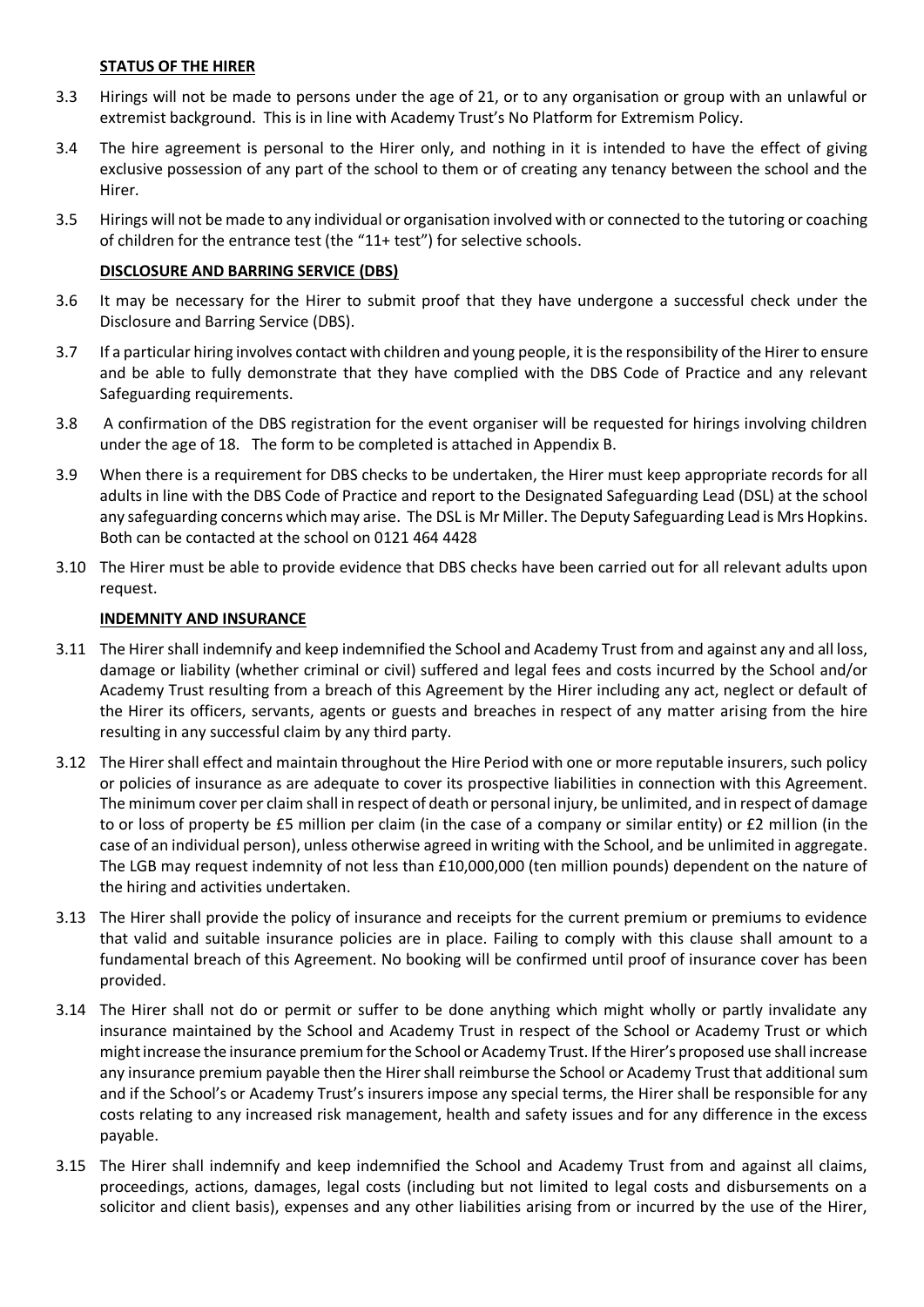pursuant to performance of this Agreement, of any material which involves any infringement or alleged infringement of the intellectual property rights of any third party.

- 3.16 The Academy Trust shall indemnify the Hirer against claims for death and personal injury arising pursuant to performance of this Agreement, arising from the negligence of the School.
- 3.17 The School shall not be responsible for any injury to persons or damage to property arising out of the hiring of the premises. The Hirer should ensure that they have sufficient personal liability cover for the activities run by the organisation. The Hirer must report all accidents involving injury to the public to the School Lettings Officer as soon as possible

#### **STATUTORY REQUIREMENTS**

3.18 The Hirer must not do anything or permit any action which would, or might, constitute an illegal or immoral activity affecting the school premises or which would, or might, vitiate in whole or in part any insurance effected in respect of the premises from time to time.

#### **LICENCES AND PERMISSIONS**

- 3.19 The Hirer shall be responsible for obtaining any public licences necessary in connection with the booking and should confirm with the school the licences they hold. Permission or licence must be obtained from the copyright owner, the owner of the sound recordings (if appropriate) and the publisher for any public performance of music, musicals, operas, or stage plays. Hirers are reminded that it is illegal to photocopy music or plays without the express permission in writing of the copyright holder except in certain circumstances. Any infringement of this is liable to prosecution.
- 3.20 The borrowing of music scores or plays from a local library does not constitute permission to perform.
- 3.21 The Hirer shall indemnify the LGB against all sums of money which the school may have to pay by reason of an infringement of copyright or performing right occurring during the period of hire covered by this agreement.
- 3.22 Regulated entertainment, public music, singing and dancing can only take place on premises which have a Premises Licence authorising entertainment, or by applying for a Temporary Event Notice.
- 3.23 The Lettings Officer must be given at least four weeks' notice of a stage play production.
- 3.24 For any event that requires such, the Hirer must obtain a Temporary Event Notice from the local Licensing Authority. The requirement is for the notice to be received by the Licensing Authority and the Police a minimum of 10 working days before the planned event but not including the day of the delivery of the notice or the day of the event.

#### **PUBLIC SAFETY**

- 3.25 All conditions of the school's health and safety policy shall be strictly observed. A copy of the policy will be provided when the Hiring is confirmed.
- 3.26 Nothing shall be done which will endanger the users of the building or invalidate the policies of insurance relating to it and its contents. In particular:

a) obstructions must not be placed in gangways or exits, nor in front of emergency exits, which must be available for free public access and exit at all times;

b) the emergency lighting supply must be turned on during the whole time the premises are occupied, and must illuminate all exit signs and routes;

c) fire-fighting apparatus shall be kept in its proper place and only used for its intended purpose;

d) the Fire Brigade shall be called to any outbreak of fire, however slight, and details of the occurrence shall be given to the Facilities Manager;

e) the Hirer is responsible for familiarising him/herself with the procedure for evacuation of the premises, escape routes, assembly points and shall be familiar with the fire-fighting equipment available;

f) the Hirer is responsible for communicating the information above to anyone attending the event or activity;

g) performances involving danger to the public shall not be permitted;

h) highly flammable substances shall not be brought into, or used, in any part of the premises. No internal decorations of a combustible nature (e.g. polystyrene, cotton, hay, etc) shall be undertaken or erected;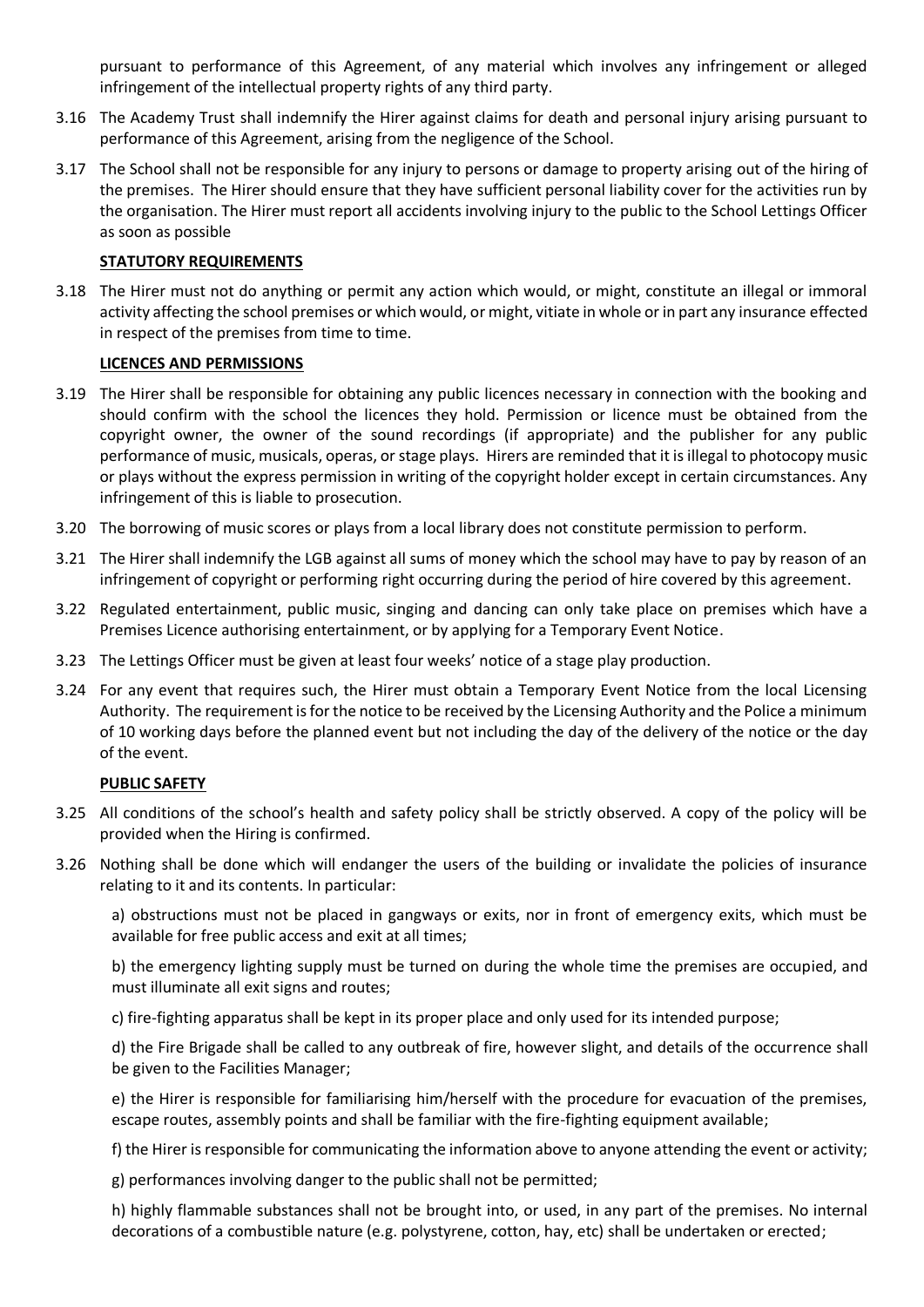i) no latex materials, including balloons, may be brought onto the premises;

j) no unauthorised heating appliances shall be used on the premises;

k) no intoxicating liquor other than that permitted under Section 4.

l) all electrical equipment brought onto the premises shall be subject to regular PAT testing and certification provided in evidence. The intention to use any electrical equipment must be notified on the hire application (booking) form. The LGB disclaim all responsibility for all claims and costs arising out of or in any way relating to such equipment;

m) adequate supervision must be provided to maintain order and good conduct, and, where applicable, the Hirer must adhere to the correct adult/minor ratios at all times when these are specified for particular activities, e.g. by national governing bodies of sports, the scouting association etc.

n) COVID-19 protective measures must be implemented in line with the latest school and government guidance and recommended occupancy limits.

#### **Signing in and Out**

- 3.27 The person responsible for the Hiring must alert the site staff to their arrival on site and sign in on the form provided by site staff.
- 3.28 At the end of the Hiring, the person responsible for the hiring should sign out with the site staff using the form provided. In signing, assurance is being given that all participants in the Hiring have left the premises.

#### **Emergency Evacuation Procedure**

- 3.29 It is recommended that the Hirer familiarise themselves with the following, sharing with all under their control as Hirer:
	- Fire Evacuation Procedures
	- Emergency Lockdown Guidance for the venue which is being hired
	- PIN Code for Defibrillator
	- School specific Covid-19 guidance
	- Policies will be shared with the Hirer upon confirmation of the Hiring.

#### **4. THE HIRER'S RESPONSIBILITY**

- 4.1 The Hirer is responsible for complying with the terms and condition of the hiring as laid out in this policy.
- 4.2 The Hirer must inform the school's Lettings Officer in writing of any fault, damage or other problems with the premises or equipment encountered during the hiring.
- 4.3 No part of the premises are to be used other than for the purpose requested.
- 4.4 No part of the premises requested are to be used for any unlawful purpose or in any unlawful way.
- 4.5 The premises used must be left exactly as found with litter put into bins and furniture returned to its original position.
- 4.6 The school reserves the right to pass on to the Hirer any costs incurred in making good, returning the premises to its pre-hiring state (e.g. moving furniture back to position), any damage, cleaning up and /or breakages caused during a hiring.
- 4.7 The Hirer must undertake their own risk assessments for Health & Safety purposes and must implement COVID-19 protective measures in line with the latest government guidance.

#### **First Aid Facilities**

4.8 It is the responsibility of the Hirer to make their own first aid arrangements, such as the provision of a first aid kit, and the provision of first aid training for supervising personnel, particularly in the case of sports hirings.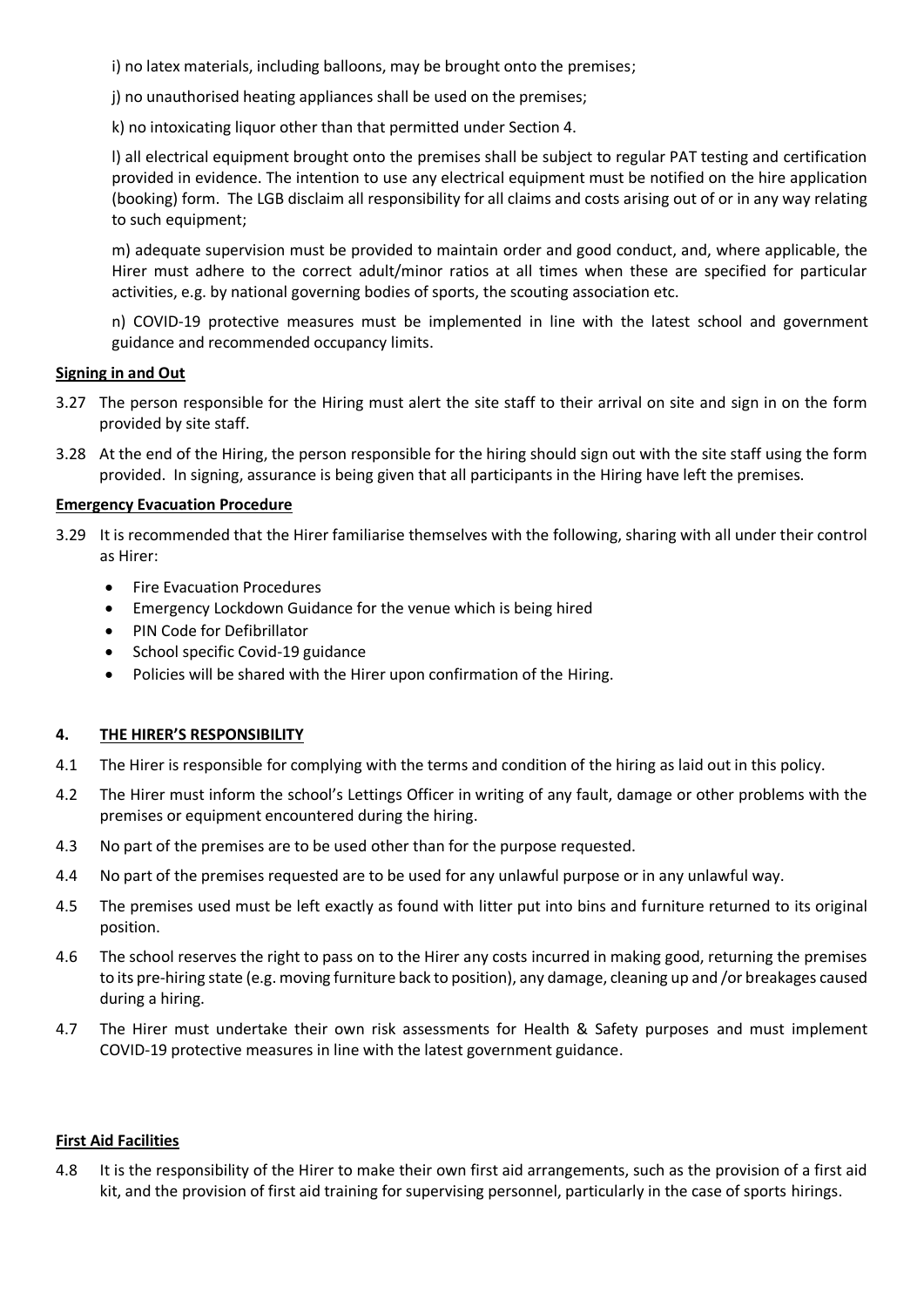4.9 There is no legal requirement for the school to provide first aid facilities and use of the school's resources is not permitted with the exception of the defibrillator which is located in main recpetion.

#### **Furniture and Fittings**

- 4.10 Furniture or fittings shall not be removed or interfered with in any way. Nor shall they be re-arranged except by prior agreement and will be subject to reinstatement at end of each session of use.
- 4.11 No fittings or decorating of any kind necessitating drilling, or the fixing of nails or screws into fixtures which are part of the school fabric, are permitted. In the event of any damage to premises or property arising from the hiring, the Hirer shall pay the cost of any reparation required.
- 4.12 The school reserves the right to pass on to the Hirer any costs incurred in making good damage caused during a hiring. Hall floors are used by children for physical education and no substance is to be applied to floors to prepare them for dancing or any other activity.
- 4.13 No footwear liable to damage floors may be worn in school buildings. If activities involve outdoor use, participants should ensure footwear is cleaned before re-entering the building.
- 4.14 Where the premises are not left in their original condition the Hirer will be responsible for paying any costs associated with full re-instatement.

#### **Food and Drink**

- 4.15 No food or drink may be prepared or consumed on the property without the direct permission of the Facilities Manager in line with current food hygiene regulations.
- 4.16 Where food is served the Hirer will be asked to provide food preparation certificates for the relevant personnel.
- 4.17 No nuts or food containing nut products should be brought onto the school premises.

#### **Intoxicating Liquor/Drugs**

- 4.18 No intoxicating liquors are permitted to be bought, sold or consumed on any part of the premises without the permission in writing of the Facilities Manager, whose written consent must also be obtained prior to seeking any Temporary Event Notice from the Local Authority for the sale of alcoholic liquor.
- 4.19 All evidence of intoxicating liquor including crates and bottles, must be removed from the premises at the end of the hiring.
- 4.20 No intoxicating drugs are permitted to be brought onto or consumed on the premises. Any person thought to be under the influence of drugs will be refused admittance.

#### **Smoking**

4.21 Smoking is not permitted on any of the school premises. This includes the entirety of the school grounds.

#### **Betting, Gaming and Lotteries**

4.22 Nothing shall be done on, or in relation to, the premises in contravention of the law relating to betting, gaming and lotteries, and the persons or organisations responsible for functions held in the premises shall ensure that the requirements of the relevant legislation are strictly observed.

#### **Nuisance/Disturbance**

- 4.23 Hirers and organisers of events in or at the school premises are responsible for ensuring that the noise level of their function does not interfere with the other activities within the building nor to cause inconvenience for the occupiers of nearby houses or property.
- 4.24 The Hirer must comply with the school's arrangements for disposal of any rubbish or waste materials. Except in the case of trained guide-dogs for the blind and hearing dogs for the deaf, animals shall not be permitted anywhere on the school premises including the school playing fields.

#### **Sub-Hiring**

4.25 The Hirer shall not sub-let the premises, underlet or share possession with any other parties.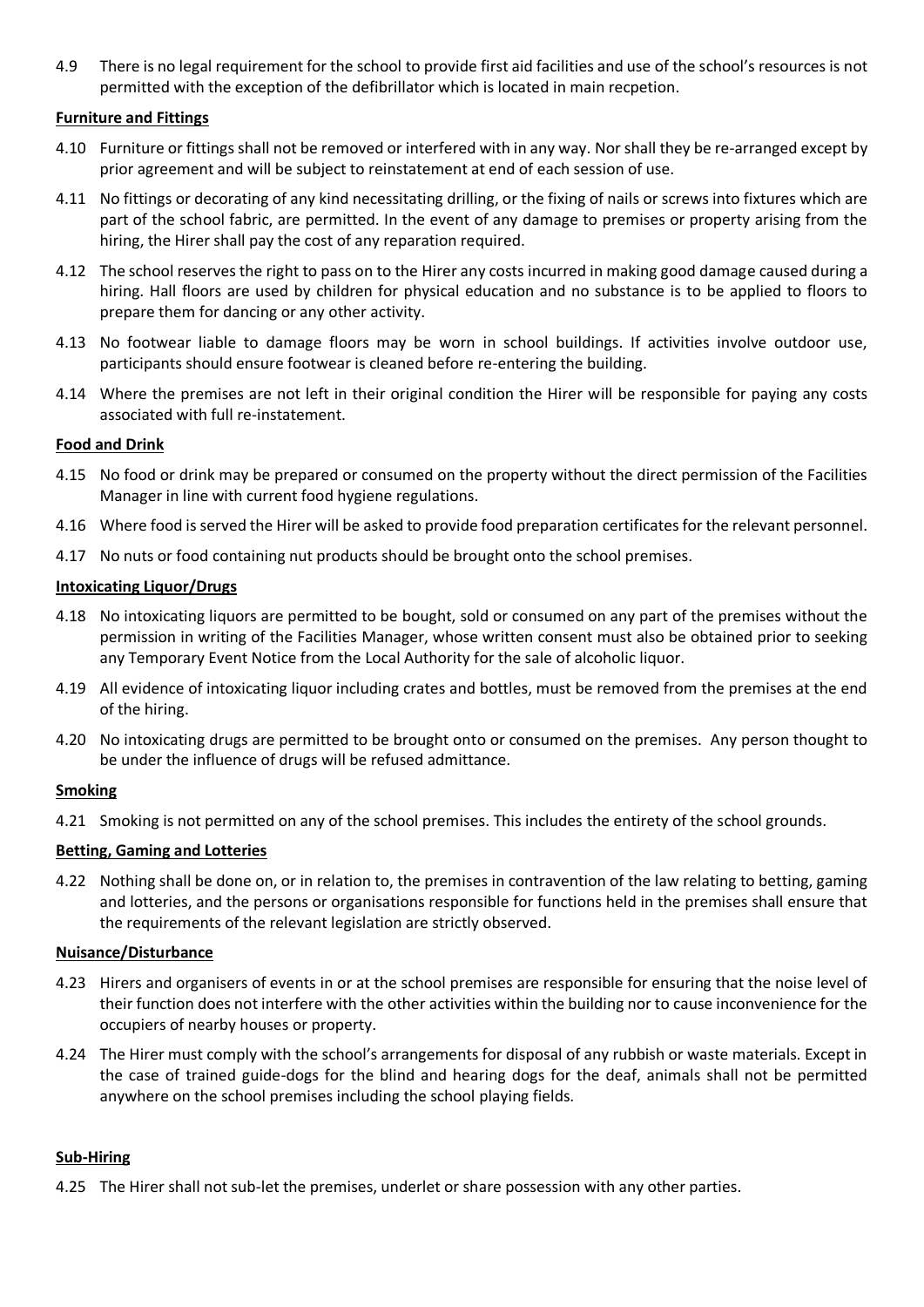#### **Storage Ancillary to the Hiring**

4.26 No goods or equipment should be left or stored on the premises without express permission from the school in writing. The school accepts no responsibility for items left on the premises.

#### **Loss of Property**

4.27 The LGB cannot accept responsibility for damage to, or the loss or theft of, Hirer's property and effects. It is the responsibility of the Hirer to make his/her/their own insurance arrangements if required.

#### **Car Parking**

4.28 The Hirer is responsible for providing sufficient adults to supervise the parking and traffic movement of vehicles on site. Cars shall not be parked so as to cause an obstruction at the entrance to, or exits from, the School. In particular the Hirer must ensure that access to the school by emergency vehicles is not obstructed or delayed. Users of the school should avoid undue noise on arrival and departure.

#### **Toilet Facilities**

4.29 Access to the school's designated toilet facilities is included as part of the hire arrangements.

#### **Right of Access**

4.30 The LGB reserves the right of access to the premises during the hiring (the Facilities Manager or members of the site staff may monitor activities from time to time).

#### **Vacation of Premises**

- 4.31 The Hirer shall ensure that the premises are vacated promptly at the end of the hiring session. The Hirer is responsible for supervising any children taking part in an activity until they are collected by a responsible adult.
- 4.32 The contract, constituted by the booking form and King Edward VI Academy Trust Birmingham confirmation thereof, shall be subject to English law and shall be deemed to have been made in England. King Edward VI Academy Trust Birmingham - A company Limited by Guarantee. Reg. No. 10654935. Registered Office: Foundation Office, Edgbaston Park Road, Birmingham B15 2UD.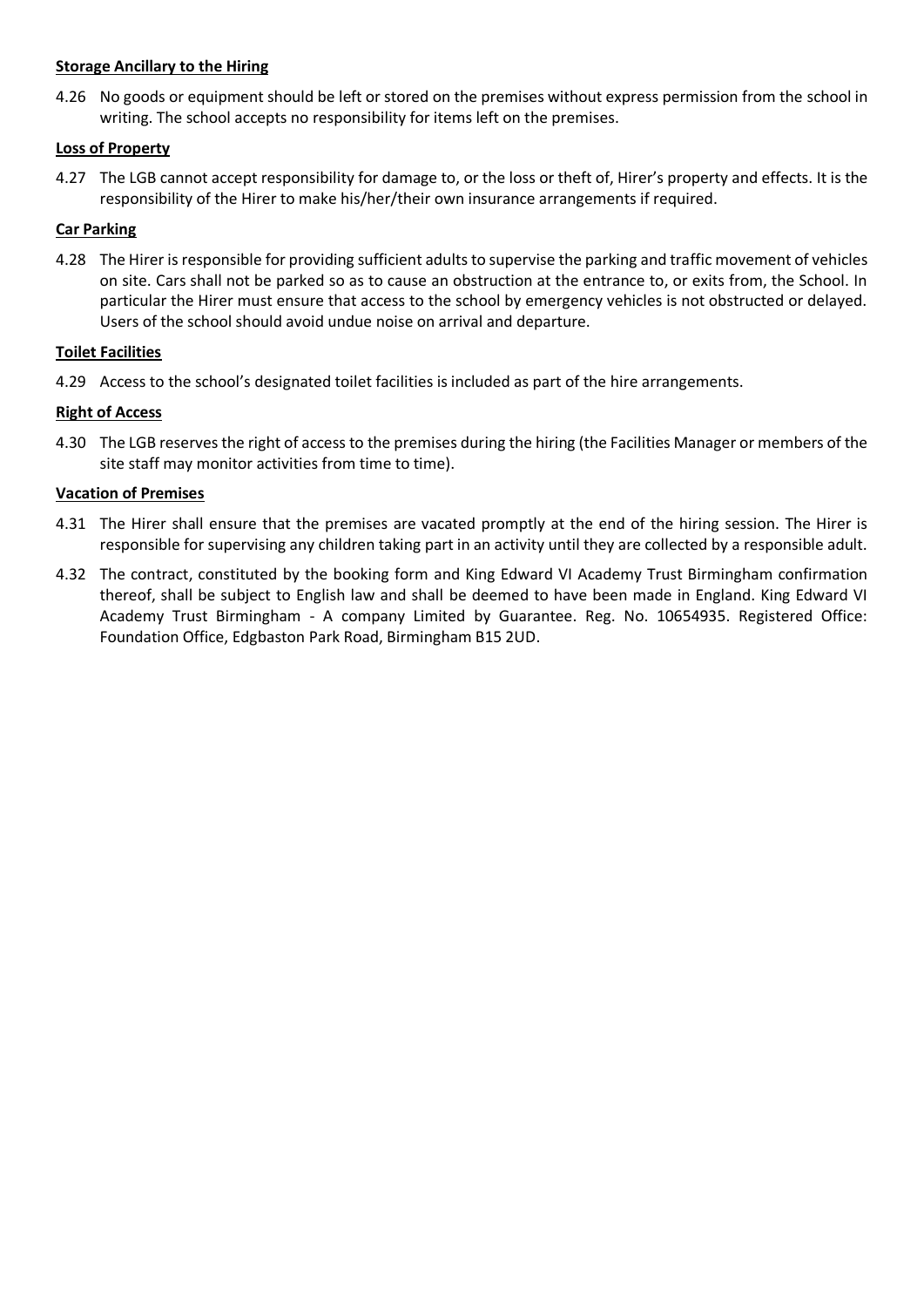### **Hire Agreement 28 DAYS NOTICE OF HIRINGS MUST BE GIVEN**

A charge for the use of school accommodation will be made as agreed with the LGB and stated in the Hiring of School Premises Policy.

Before completing this form, hirers must contact the Lettings Officer to ensure that suitable facilities are available and to discuss costs and requirements.

## **PART 1 To be completed by the Hirer**

**NAME OF SCHOOL: King Edward VI Sheldon Heath Academy** 

**ADDRESS: Sheldon Heath Road, Birmingham, B262RZ**

**Organisation requesting the Hire of Premises:**

**Contact Name and Address:**

**Contact Telephone Number and Email Address:**

**Purpose of the Hiring:**

| <b>Confirmed Room</b>                                                                        | <b>TIMES</b> |     | <b>DATES REQUIRED</b> |     |
|----------------------------------------------------------------------------------------------|--------------|-----|-----------------------|-----|
| requirements                                                                                 |              |     | From:                 | To: |
|                                                                                              | From:        | To: |                       |     |
|                                                                                              | From:        | To: |                       |     |
|                                                                                              | From:        | To: |                       |     |
|                                                                                              | From:        | To: |                       |     |
|                                                                                              | From:        | To: |                       |     |
|                                                                                              | From:        | To: |                       |     |
|                                                                                              | From:        | To: |                       |     |
|                                                                                              | From:        | To: |                       |     |
| Does the hiring require the use of electrical equipment? Yes/No                              |              |     |                       |     |
| Please indicate number of people who will be using the venue as part of this Hire agreement: |              |     |                       |     |

**In signing this agreement:**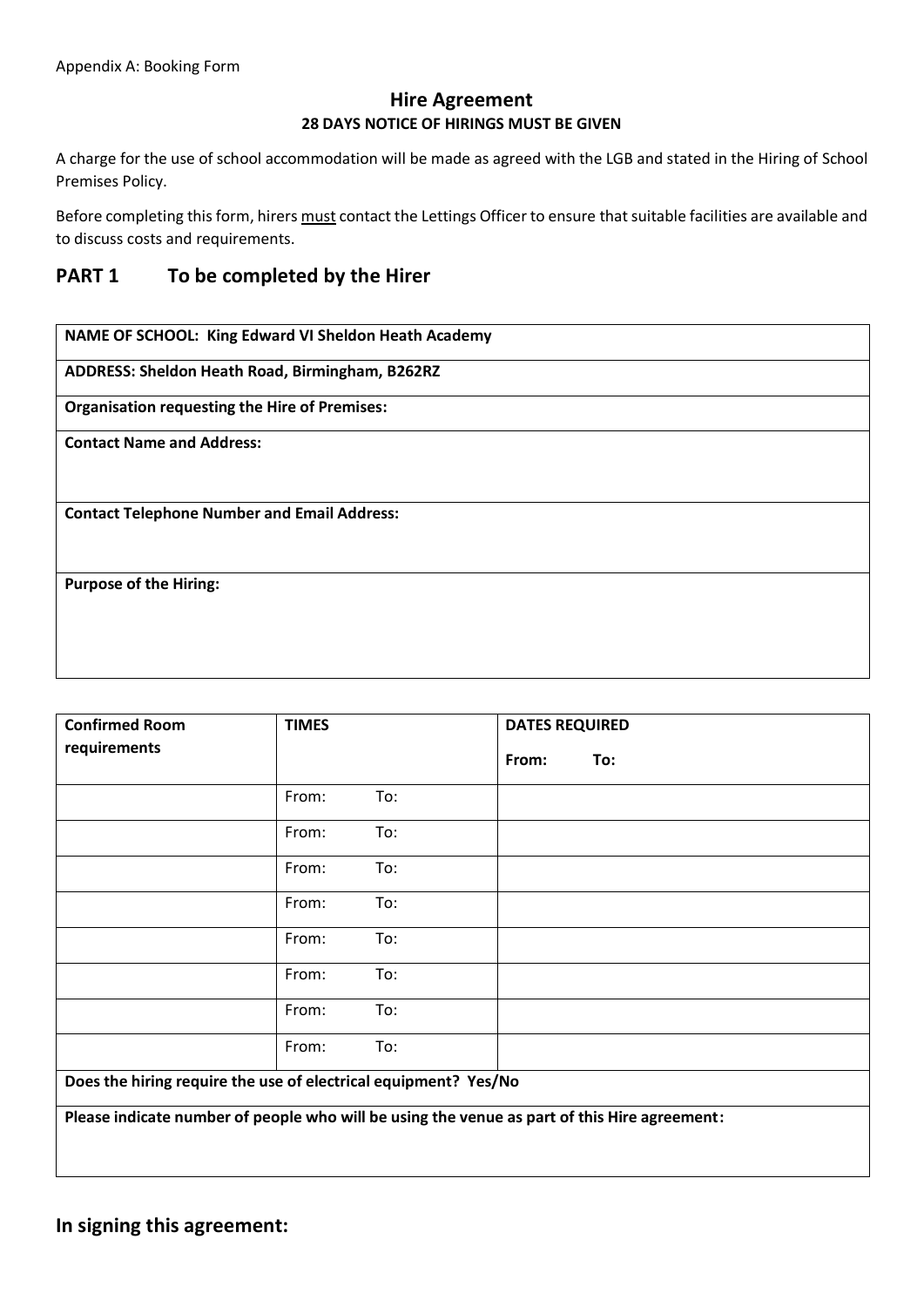I undertake to comply strictly with the Hiring of School Premises Policy and the Terms and Conditions of Hire.

I confirm that the organisation has Insurance cover as detailed in the Hiring of School Premises Policy and a copy of the proof of insurance is attached to this booking form.

I confirm that the appropriate checks have been undertaken if the booking involves adults working with children under the age of 18 and/or vulnerable adults

## **Signed on behalf of the Hiring**

**Dated**

## **Part 2: To be completed by the school/academy**

| Signed Hire agreement received              | Insert Date:             |
|---------------------------------------------|--------------------------|
| Copy of Insurance Documentation received    | Insert Date:             |
| DBS and Vetting form received               | Insert Date:             |
| <b>Risk Assessment received</b>             | Insert Date:             |
| Rate confirmed for hire per hour            | Insert Date and Rate:    |
| Covid-19 safe capacity guidelines confirmed | Insert Date and Numbers: |
| Covid-19 safe operating guidance reviewed   | Insert Date:             |

## **Signed by the Head/ Facilities Manager**

**Dated**